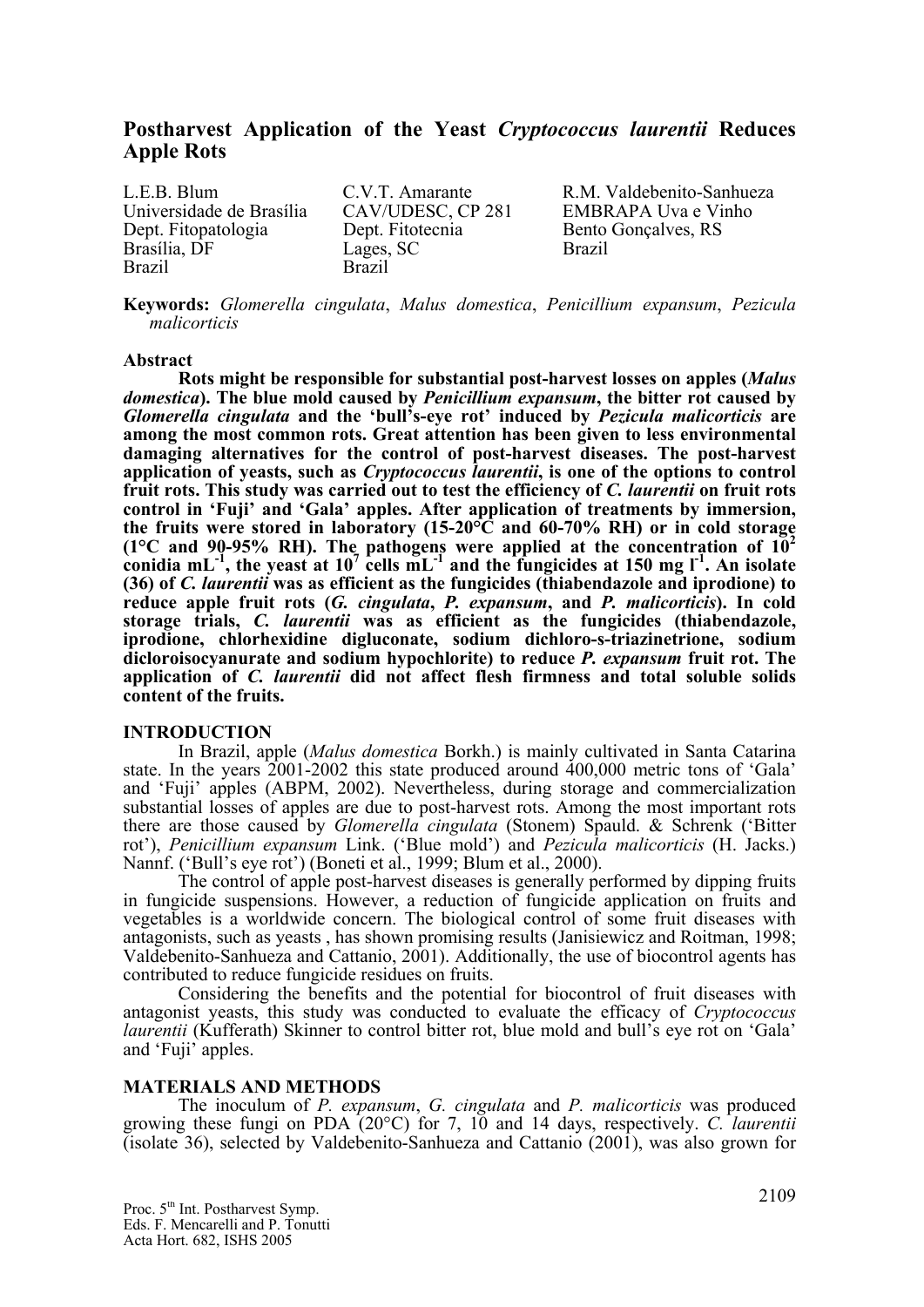## 72 h on PDA.

The experimental treatments for the laboratory tests are shown in Table 1. These experiments were arranged in a complete randomized block design with eight replications of 20 fruits each. Initially, fruits of 'Fuji' were surface sterilized by dipping in sodium hypochlorite (1% of active chlorine) for three minutes and rinsed with sterile water. Then apples were needle wounded (four wounds per fruit 1 cm apart, with each wound size of 1 mm in diameter and 1 mm deep) nearby the middle fruit region. Afterwards, these fruits were dipped for 15 minutes in the suspensions prepared with sterilized water and contaminated with the pathogens. The inoculum's concentration for each pathogen suspension was adjusted (Neubauer chamber) to  $10^2$  conidia mL<sup>-1</sup>. Then, in such suspensions were applied the fungicides (Table 1) or the yeast  $(10^7 \text{ cells } \text{mL}^{-1})$ . After application of the products, the fruits were set on paper trails and incubated in a dark storage room  $(20^{\circ}\text{C}$  and  $60-70\%$  RH). As soon as the first symptoms appeared the incidence (%) and diameter (mm) of the lesions was daily recorded. In order to simplify data presentation only results of the evaluations made at ten days for *P. expansum*, at 22 days for *G. cingulata*, and at 30 days for *P. malicorticis* were reported. In each experiment a control treatment including only yeast application was included. However, the results of this treatment were not shown (Table 1) because they were not used in the statistical analyses.

Four commercial cold chamber tests (three with 'Fuji' and one with 'Gala') were performed and the products applied are presented on Table 2. The experiments were arranged in a complete block design with six replications of 20 fruits each. Fruits of 'Fuji' and 'Gala' apples in these tests were submitted to the same procedures followed in the laboratory trials. However, the suspensions were prepared in sterilized water lately contaminated with *P. expansum*  $(10^2 \text{ conidia} \text{ mL}^{-1})$ . In such suspensions the fungicides (Table 2) or the yeast isolate  $(10^7 \text{ cells } \text{mL}^{-1})$  were added. As in the laboratory tests a control treatment with only the yeast isolate was added, but, its results were not used for statistical analyses purposes. After the application of the products, the fruits were set on paper trials which were put on commercial paper boxes (18 kg), and then stored in commercial cold chamber (1°C and 90-95% RH). Following a period of 40 to 90 days of storage (Table 2), the fruits were evaluated immediately afterwards and seven days after the removal from the cold chamber. In each of these two evaluations, the disease incidence  $(\%)$ , the pathogen lesions diameter (mm), the flesh firmness (kg F cm<sup>-2</sup>) and the total soluble solids content (ºBrix) were recorded.

Experiments were arranged in a randomized complete block design. The data were analyzed by two-way ANOVA and differences among treatment means were evaluated for significance using Tukey's test (P≤0.05) (Forthofer and Lee, 1995). Statistical analyses were performed using the software program SigmaStat v.2 (SPSS - Jandel Scientific Software, Chicago, IL, USA).

# **RESULTS**

Results of laboratory tests shown that treatments with *C. laurentii* were as efficient as application of fungicides (thiabendazole and iprodione) in reducing both diameter of lesions and rots incidence. The treatments with the yeast isolate significantly reduced

disease when compared to the check treatment only with the pathogens (Table 1).<br>The data from cold chamber experiments ('Fuji') shown that *C. laurentii*, thiabendazole, iprodione, chlorhexidine digluconate, sodium dichloro-s-triazinetrione, sodium dicloroisocyanurate and sodium hypochlorite were efficient in reducing blue mold induced by *P. expansum* (Table 2). In the evaluations made immediately afterwards and seven days after fruit removal from cold storage the yeast isolate reduced blue mold incidence and lesions diameter (Table 2). However, in the experiment performed with 'Gala' apples, *C. laurentii* isolate significantly reduced the damages caused by *P. expansum* only in the evaluation done after fruit removal from cold chamber. In addition, it was observed that the application of *C. laurentii* did not alter any fruit desirable characteristics, such as flesh firmness and soluble solids content (ºBrix) (Table 2).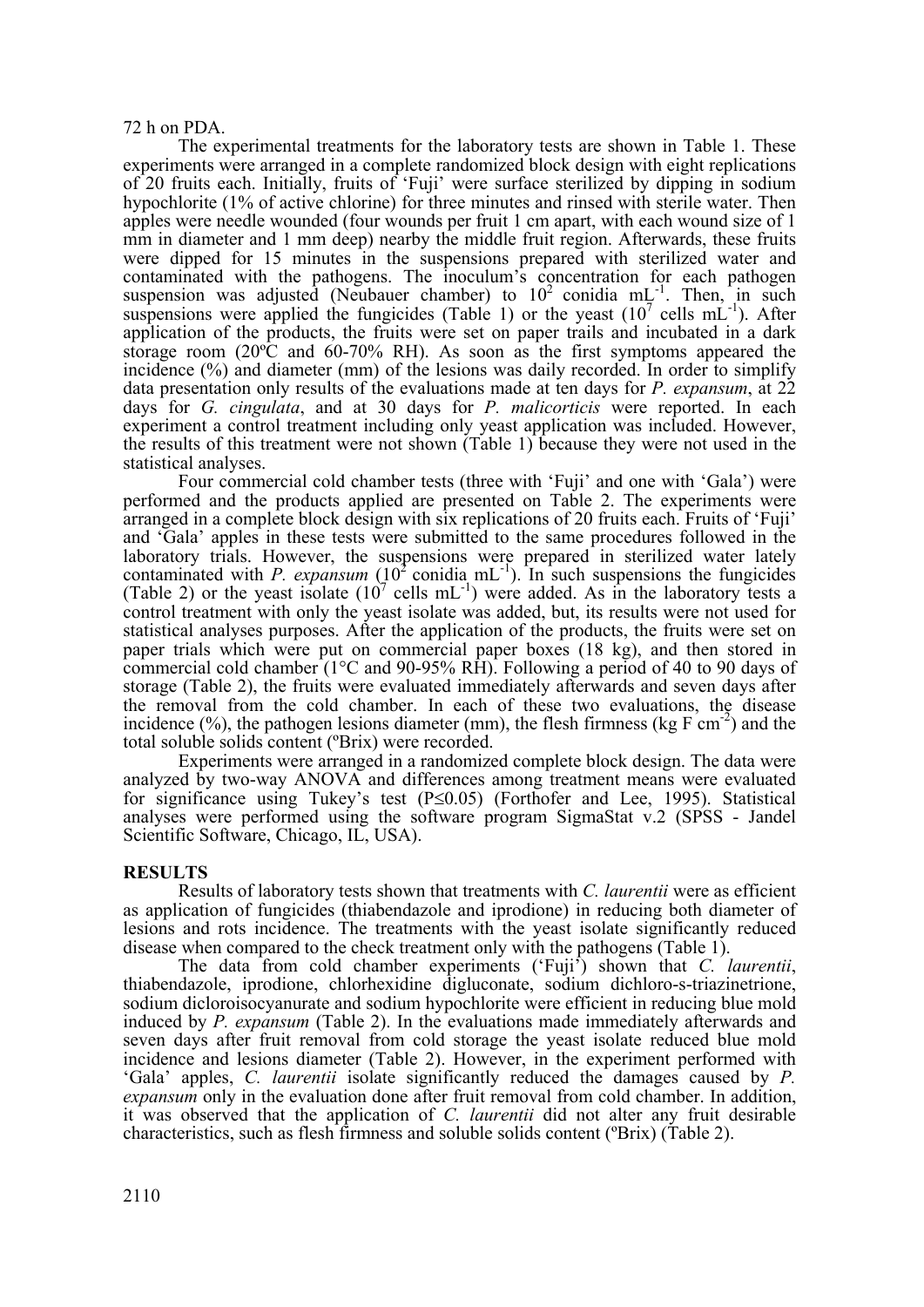## **DISCUSSION**

The antagonistic activity of the yeast isolate *C. laurentii* 36 used in this study can be due to its nutrient competition and hyperparasitism against the pathogens. Through these biocontrol mechanisms *C. laurentii* could reduce the activities of the pathogens and, consequently, reduce the intensity of the diseases they cause. Castoria et al. (1997) reported that *C. laurentii* (LS-28) acted against *P. expansum* and *Botrytis cinerea* Pers: Fr. through nutrient competition and degradation of the pathogen cell wall by its high levels of β-1,3 glucanase activities. These authors also reported that antibioses did not appear to be involved in the antagonist activity. In addition, Valdebenito-Sanhueza and Cattanio (2001) reported no in vitro antibiosis and resistance induction by isolate 36 of *C. laurentii* isolate against the blue mold pathogen tested. On tomato plants the yeast *C. laurentii* (isolate Y236) significantly reduced the disease caused by *Septoria lycopersici* Speg (Blum, 2000).

There are several examples of successful antagonists under laboratory conditions that fail under natural or field conditions in which environment is variable (El-Ghaouth et al., 2000; Wilson and Pusey, 1985). In this study, isolate 36 of *C. laurentii* showed to be efficient in controlling blue mold not only under laboratory, but also, under commercial storage conditions. Wilson and Pusey (1985) mentioned that the reasons of the failure in controlling diseases by some antagonists under field or commercial circumstances is the difficulty to maintain favorable environmental conditions for biocontrol agents. The constant conditions of apple storage applied in this study favoured the effectiveness of the yeast isolate used against *P. expansum*, therefore, the problems pointed out by Wilson and Pusey (1985) were not limiting.

# **CONCLUSIONS**

Post-harvest applications of *C. laurentii* (isolate 36) reduced the intensity of rots induced by *Glomerella*, *Penicillium* and *Pezicula* under laboratory environment. In commercial cold chamber, *C. laurentii* was as efficient as the fungicides in controlling blue mold and did not alter fruit quality expressed by flesh firmness and soluble solids content (ºBrix).

Literature Cited<br>ABPM. 2002. Associação Brasileira dos Produtores de Maçã. http://www.abpm.org.br/.

- Blum, L.E.B. 2000. Reduction of incidence and severity of *Septoria lycopersici* leaf spot of tomato with bacteria and yeasts. Ciência Rural 30:761-765.
- Blum, L.E.B., Amarante, C.V.T., Prado, G., Arioli, C.J., Guimarães, L.S. and Dezanet, A. 2000. Cultivar, método de inoculação e concentração de inóculo afetando as podridões da maçã por *Penicillium expansum* e *Pezicula malicorticis*. Fitopatologia Brasileira 25:359-360.
- Boneti, J.I.S., Ribeiro, L.G. and Katsurayama, Y. 1999. Manual de identificação de doenças e pragas da macieira. EPAGRI, Florianópolis.
- Castoria, R., De Curtis, F., Lima, G. and De Cicco, V. 1997. Beta-1-3-glucanase activity of two saprophytic yeasts and possible mode of action as biocontrol agents against postharvest diseases. Postharvest Biol. Technol. 12:293-300.
- El-Ghaouth, A., Smilanick, J.L. and Wilson, C.L. 2000. Enhancement of the performance of *Candida saitoana* by the addition of glycolchitosan for the control of postharvest decay of apple and citrus fruit. Postharvest Biol. Technol. 19:103-110.
- Forthofer, R.N. and Lee, E.S. 1995. Introduction to biostatistics: a guide to design, analysis and discovery. Academic Press, San Diego, California.
- Janisiewicz, W.J. and Roitman, J. 1998. Biological control of *Pseudomonas cepacia*. Phytopathology 78:194-198.
- Valdebenito-Sanhueza, R.M. and Cattanio, M.E. 2001. Controle biológico de *Penicillium expansum* em pós-colheita de maçãs 'Fuji'. Fitopatologia Brasileira 26: 445.
- Wilson, C.L. and Pusey, P.L. 1985. Potential for biological control of postharvest plant disease. Plant Dis. 69:375-378.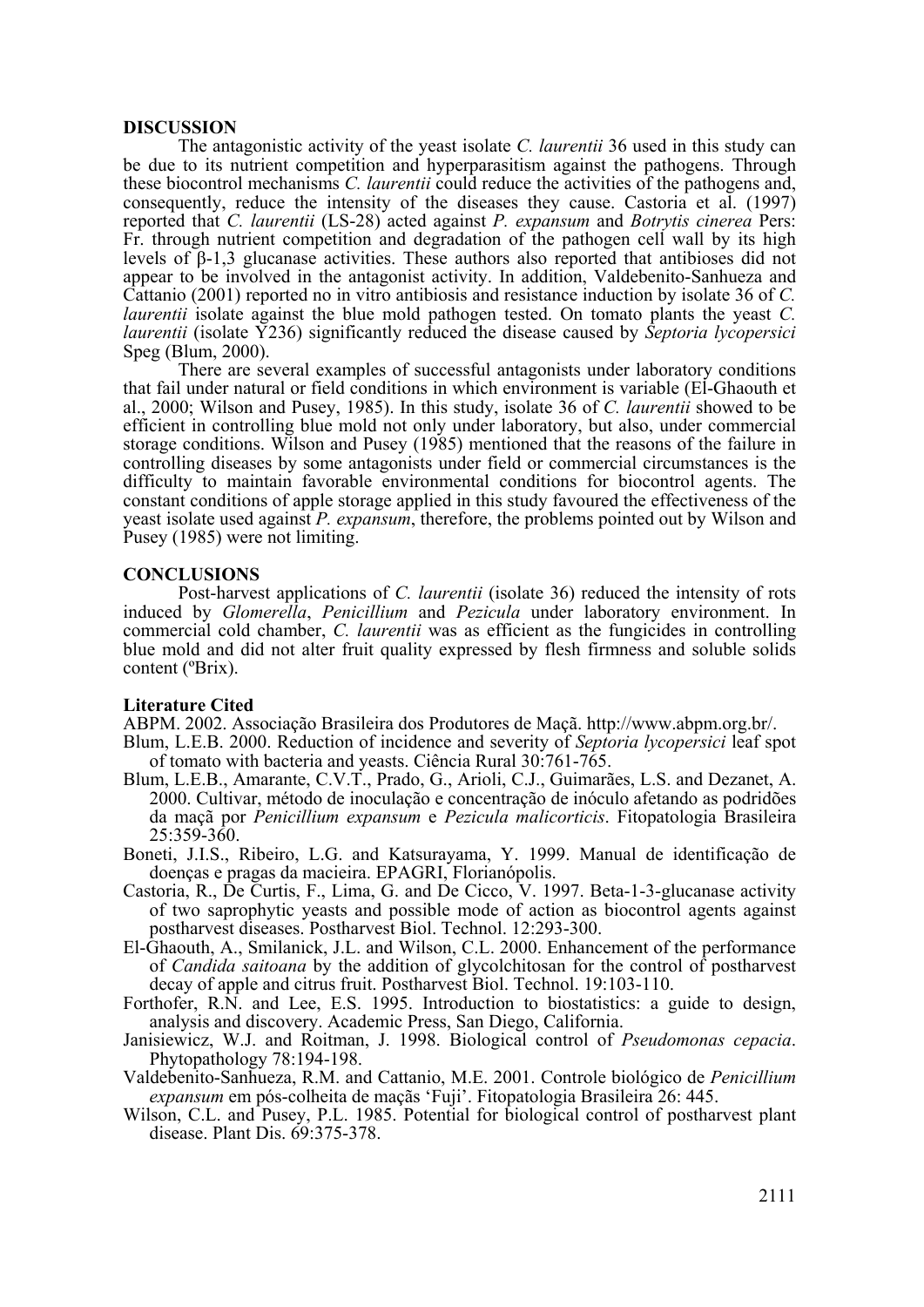# **Tables**

|                                                                                                                                | Glomerella                  |                   | Penicillium       |                  | Pezicula         |                  |  |  |  |  |
|--------------------------------------------------------------------------------------------------------------------------------|-----------------------------|-------------------|-------------------|------------------|------------------|------------------|--|--|--|--|
| Treatment                                                                                                                      | Diameter of the lesion (mm) |                   |                   |                  |                  |                  |  |  |  |  |
|                                                                                                                                |                             | $2^2$             |                   | $2^2$            |                  | $2^2$            |  |  |  |  |
| Pathogen $(P)$ <sup>5</sup>                                                                                                    | 7.5 $a^{3,4}$               | 2.3a              | 6.2a              | 6.0a             | 4.9a             | 0.6a             |  |  |  |  |
| Iprodione <sup><math>6</math></sup> + P                                                                                        | 5.5 <sub>b</sub>            | 1.1 <sub>bc</sub> | 0.4c              | $4.2$ ab         | 1.7 <sub>b</sub> | 0.1 <sub>b</sub> |  |  |  |  |
| Thiabendazole <sup>6</sup> + P                                                                                                 | 5.2 <sub>b</sub>            | $1.6$ ab          | 2.6 <sub>b</sub>  | 4.4 ab           | $1.1$ bc         | 0.2 <sub>b</sub> |  |  |  |  |
| $Y$ east <sup>7</sup> + P                                                                                                      | 3.0c                        | 0.2c              | 0.1c              | 0.1c             | 0.6c             | 0.1 <sub>b</sub> |  |  |  |  |
|                                                                                                                                | Incidence of rot $(\% )$    |                   |                   |                  |                  |                  |  |  |  |  |
| Pathogen <sup>3</sup> (P)                                                                                                      | 26.9a                       | 12.7a             | 44.5 a            | 38.6 a           | 30.7a            | 7.1a             |  |  |  |  |
| Iprodione <sup>6</sup> + P                                                                                                     | 22.6 ab                     | 5.8 bc            | 4.0c              | 26.8a            | 12.3 bc          | 0.6 <sub>b</sub> |  |  |  |  |
| Thiabendazole <sup>6</sup> + P                                                                                                 | 20.3 <sub>b</sub>           | 8.1 ab            | 19.8 <sub>b</sub> | 28.3a            | $7.1$ cd         | 2.1 <sub>b</sub> |  |  |  |  |
| Yeast' + $P$                                                                                                                   | 14.6c                       | 1.5c              | 0.7c              | 0.7 <sub>b</sub> | 3.6d             | 1.5 <sub>b</sub> |  |  |  |  |
| Experiment 1; <sup>2</sup> Experiment 2; <sup>3</sup> Data presented are only for evaluations made at 10, 22 and 30 days after |                             |                   |                   |                  |                  |                  |  |  |  |  |

Table 1. Diameter and incidence of apple ('Fuji') rots caused by *Glomerella cingulata*, *Penicillium expansum* and *Pezicula malicorticis* under laboratory conditions.

inoculation of *Penicillium expasum*, *Glomerella cingulata* and *Pezicula malicorticis*, respectively (For details refer to Material & Methods); 4 Averages in the columns followed by the same letter did not differ (Tukey, 5%);  $\frac{5}{10^2}$  conidia mL<sup>-1</sup>];  $\frac{6}{150}$  mg L<sup>-1</sup>];  $\frac{7}{10^7}$  cfu mL<sup>-1</sup>].